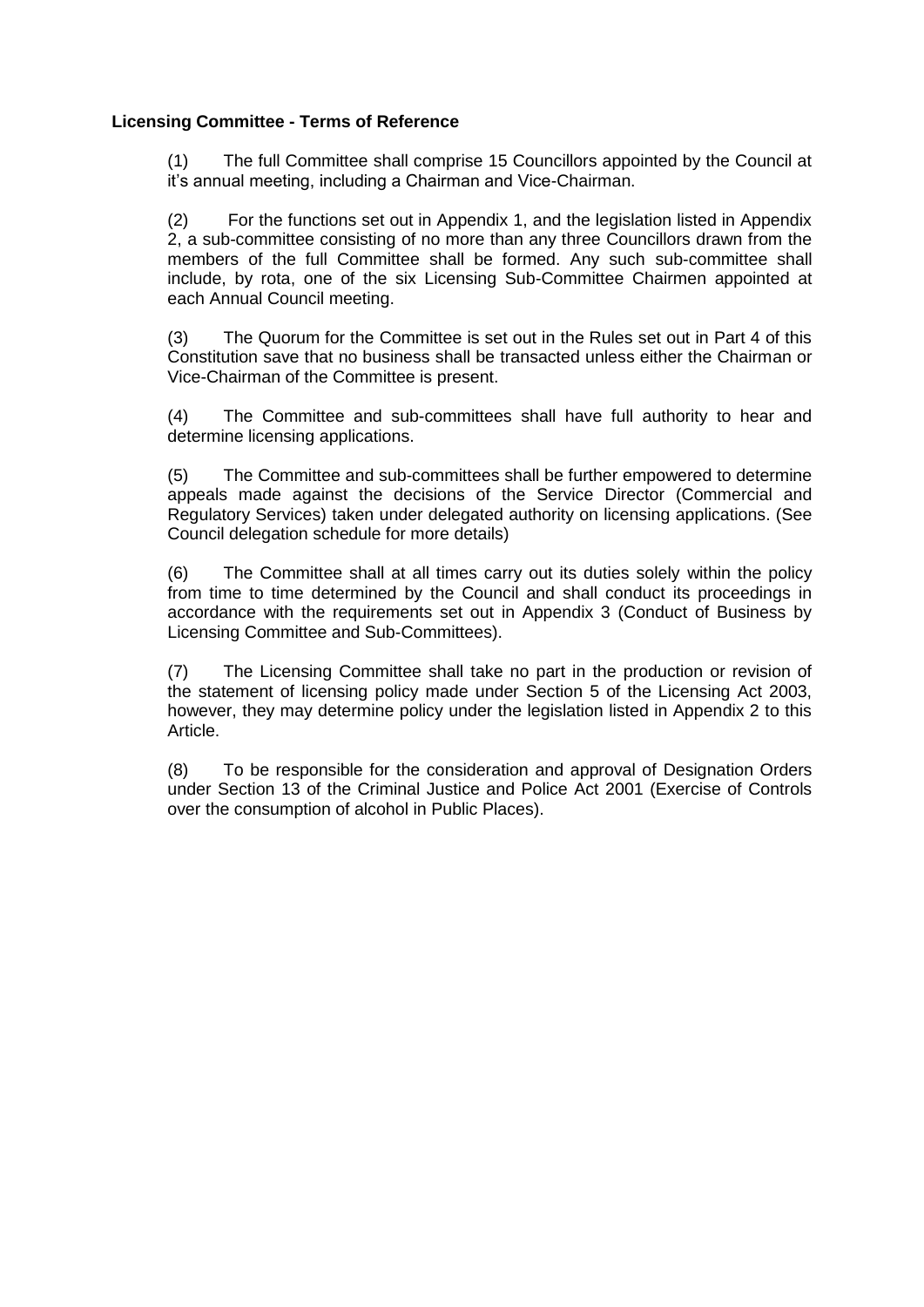# **LICENSING ACT 2003 – LIST OF FUNCTIONS AND DELEGATED AUTHORITY**

| Matter to be dealt with                               | <b>Full</b><br><b>Committee</b> | <b>Sub-Committee</b>  | <b>Officers</b>      |
|-------------------------------------------------------|---------------------------------|-----------------------|----------------------|
| Application for personal                              |                                 | If a police objection | If no objection made |
| licence<br>Application for personal                   |                                 | All cases             |                      |
| licence with unspent                                  |                                 |                       |                      |
| convictions                                           |                                 |                       |                      |
| Application for premises                              |                                 | If a relevant         | If no relevant       |
| licence/club premises                                 |                                 | representation made   | representation made  |
| certificate                                           |                                 | If a relevant         | If no relevant       |
| Application for provisional<br>statement              |                                 | representation made   | representation made  |
| Application to vary                                   |                                 | If a relevant         | If no relevant       |
| premises licence/club                                 |                                 | representation made   | representation made  |
| premises certificate                                  |                                 |                       |                      |
| Application to vary                                   |                                 | If a police objection | All other cases      |
| designated premises                                   |                                 |                       |                      |
| supervisor                                            |                                 |                       |                      |
| Request to be removed as                              |                                 |                       | All cases            |
| designated premises<br>supervisor                     |                                 |                       |                      |
| Application for transfer of                           |                                 | If a police objection | All other cases      |
| premises licence                                      |                                 |                       |                      |
| Applications for interim                              |                                 | If a police objection | All other cases      |
| <b>Authorities</b>                                    |                                 |                       |                      |
| Application to review                                 |                                 | All cases             |                      |
| premises licence/club                                 |                                 |                       |                      |
| premises certificate<br>Decision on whether a         |                                 |                       | All cases            |
| complaint is irrelevant                               |                                 |                       |                      |
| frivolous vexatious etc                               |                                 |                       |                      |
| Decision to object when                               |                                 | All cases             |                      |
| local authority is a                                  |                                 |                       |                      |
| consultee and not the                                 |                                 |                       |                      |
| relevant authority                                    |                                 |                       |                      |
| considering the application                           |                                 |                       |                      |
| Determination of a police<br>objection to a temporary |                                 | All cases             |                      |
| event notice                                          |                                 |                       |                      |
| All policy matters except                             | All cases                       |                       |                      |
| the formulation of the                                |                                 |                       |                      |
| statement of licensing                                |                                 |                       |                      |
| policy                                                |                                 |                       |                      |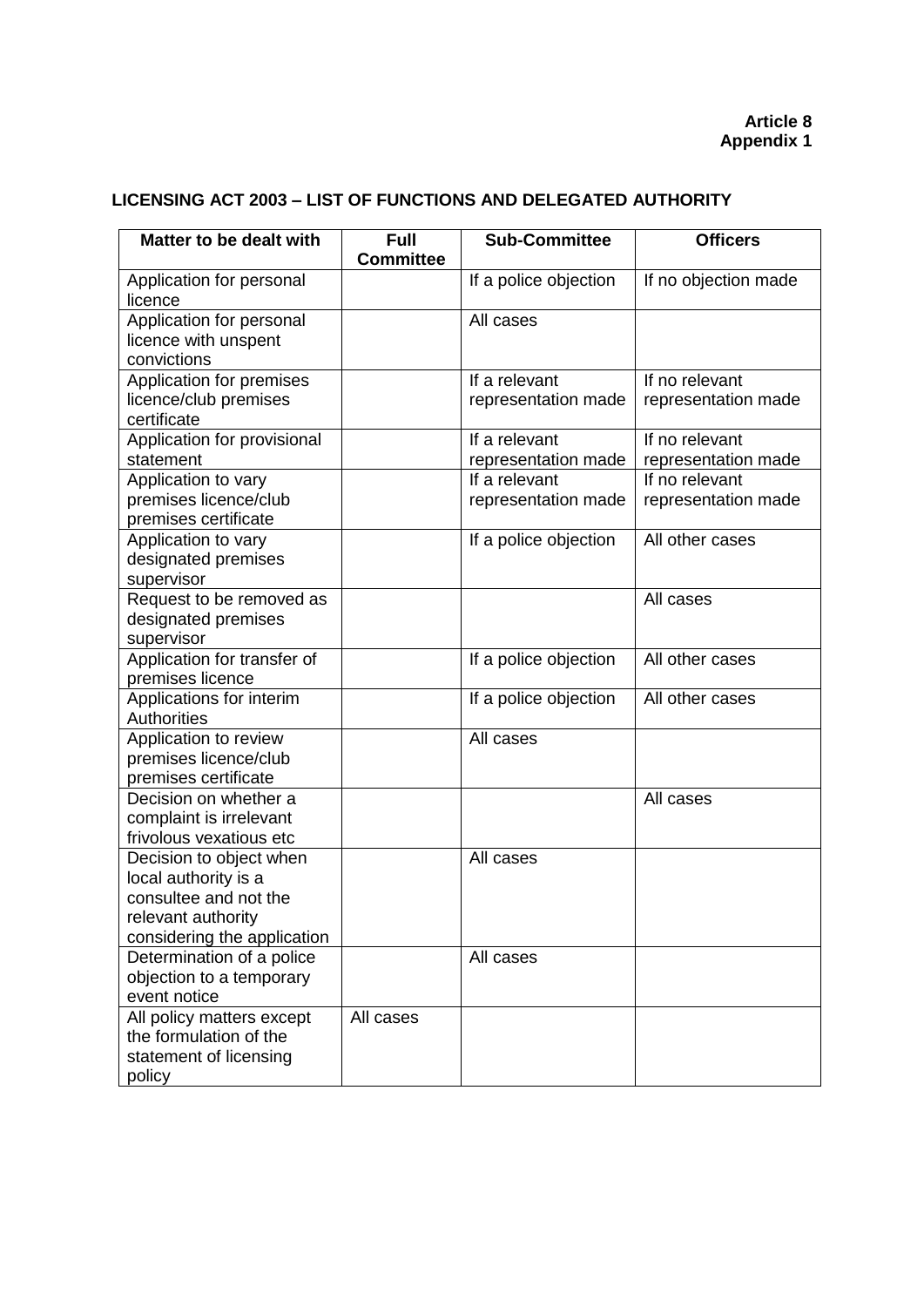#### **LIST OF STATUTORY POWERS**

Those functions pertaining to licensing and registration and permits and consents contained in the following legislation and any regulations, orders, byelaws or other subsidiary legislation made under the above Acts:

Animal Boarding Establishments Act 1963 Breeding & Sale of Dogs (Welfare) Act 1999 Breeding of Dogs Act 1973 Breeding of Dogs Act 1991 Caravan Sites & Control of Development Act 1960 Caravan Sites Act 1968 Dangerous Wild Animals Act 1976 Gambling Act 2005 Guard Dogs Act 1975 House to House Collections Act 1939 Licensing Act 2003 Local Government (Miscellaneous Provisions) Act 1976 Local Government (Miscellaneous Provisions) Act 1982 Pet Animals Act 1951 Pet Animals Act 1951 (Amendment) Act 1983 Riding Establishments Acts 1964 & 1970 Scrap Metal Dealers Act 1964 Scrap Metal Dealers Act 2013 The Game Act 1831 Town Police Clauses Act 1847 Town Police Clauses Act 1889 Zoo Licensing Act 1981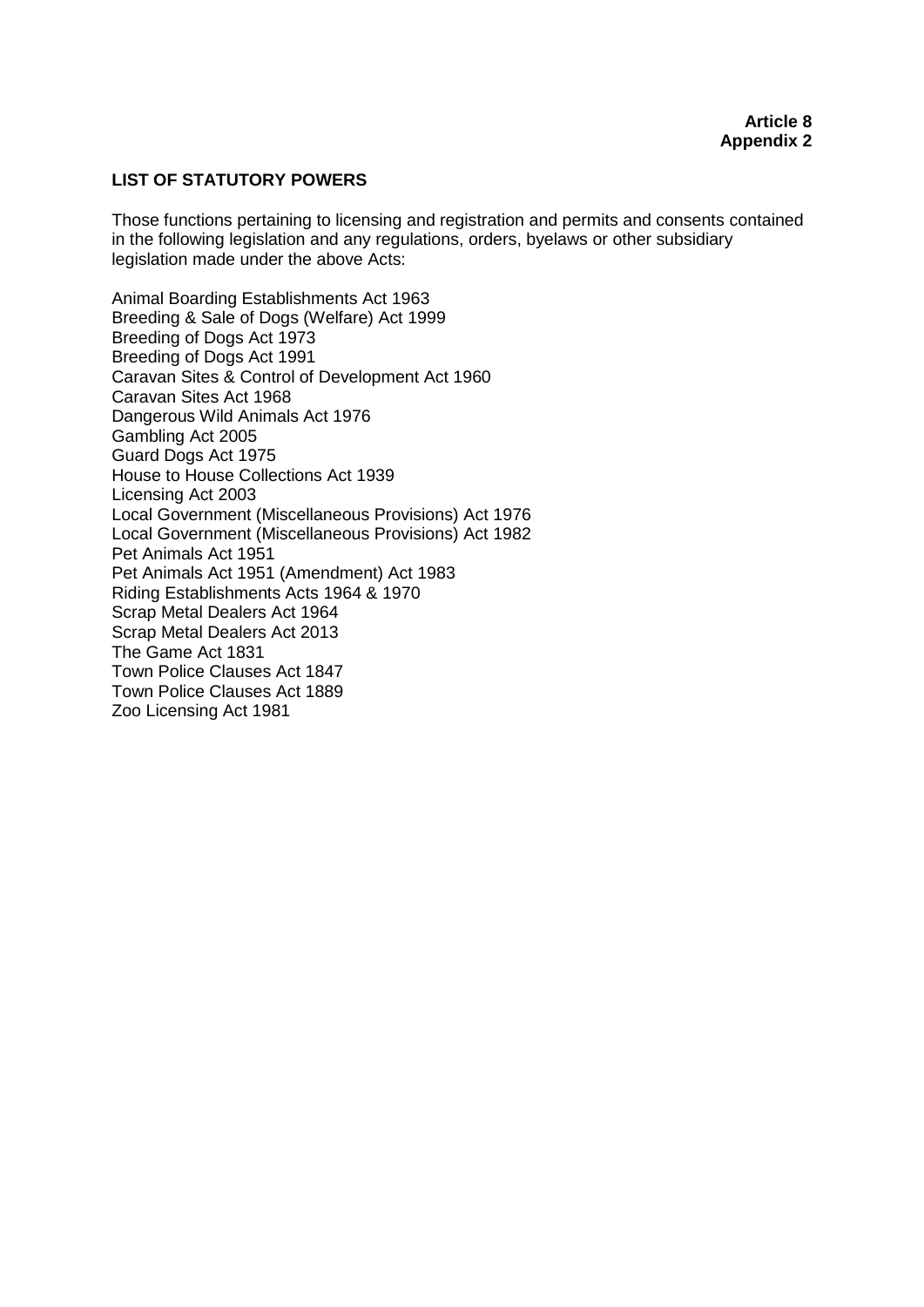**Article 8**

#### **APPENDIX 3**

#### **PART A – CONDUCT OF BUSINESS BY LICENSING COMMITTEE AND SUB-COMMITTEES**

All references to committee in this annex shall be taken to infer a reference to the associated subcommittees.

### **1. General Conduct**

- 1.1 All hearings of the Licensing Committee under the Licensing Act 2003, are to be held in accordance with the Personal Licences, Hearings, Premises Licences and Club Premises Certificates, and Licensing Register Regulations, made under the Licensing Act 2003.
- 1.2 The Council's Constitution shall regulate the conduct of and debate at meetings.
- 1.3 In the case of hearings under the Licensing Act 2003, the Committee shall only consider those matters relevant to the licensing objectives as set out in the Licensing Act 2003 and the statement of licensing policy adopted by the Council.

#### **2. Declarations of Interest**

2.1 Members of the Committee are subject to the Council's Code of Conduct.

#### **3. Participation in the Hearing**

- 3.1 Debate shall be restricted to members of the Licensing Committee. Where a local ward member, not being a member of the Committee, wishes to participate in the hearing, they may do so only with the permission of the Chairman and their participation shall be subject to the same rules as are applied to any other witnesses to the application.
- 3.2 In hearings other than those under the Licensing Act 2003, where a ward member is a member of the Committee, and wishes to object to the application, the member shall give 14 days' notice of their intention, and shall play no part in the decision-making process of the Committee. In hearings under the Licensing Act 2003, those named as responsible authorities and interested parties in the Act may only make representations within the time limits set out in the relevant statutory provisions.
- 3.3 All persons participating in the hearing shall be made aware of the limitations or scope of statements that will be acceptable and, in particular, that statements should be factual or a fair statement on a matter of public interest.
- 3.4 In the case of any hearing pursuant to the summary review procedure under the Violent Crime Reduction Act 2006, the membership of any Subcommittee adjudicating on such a review shall comprise any three members drawn from the Licensing Committee subject to the proviso that no member should serve more than one hearing.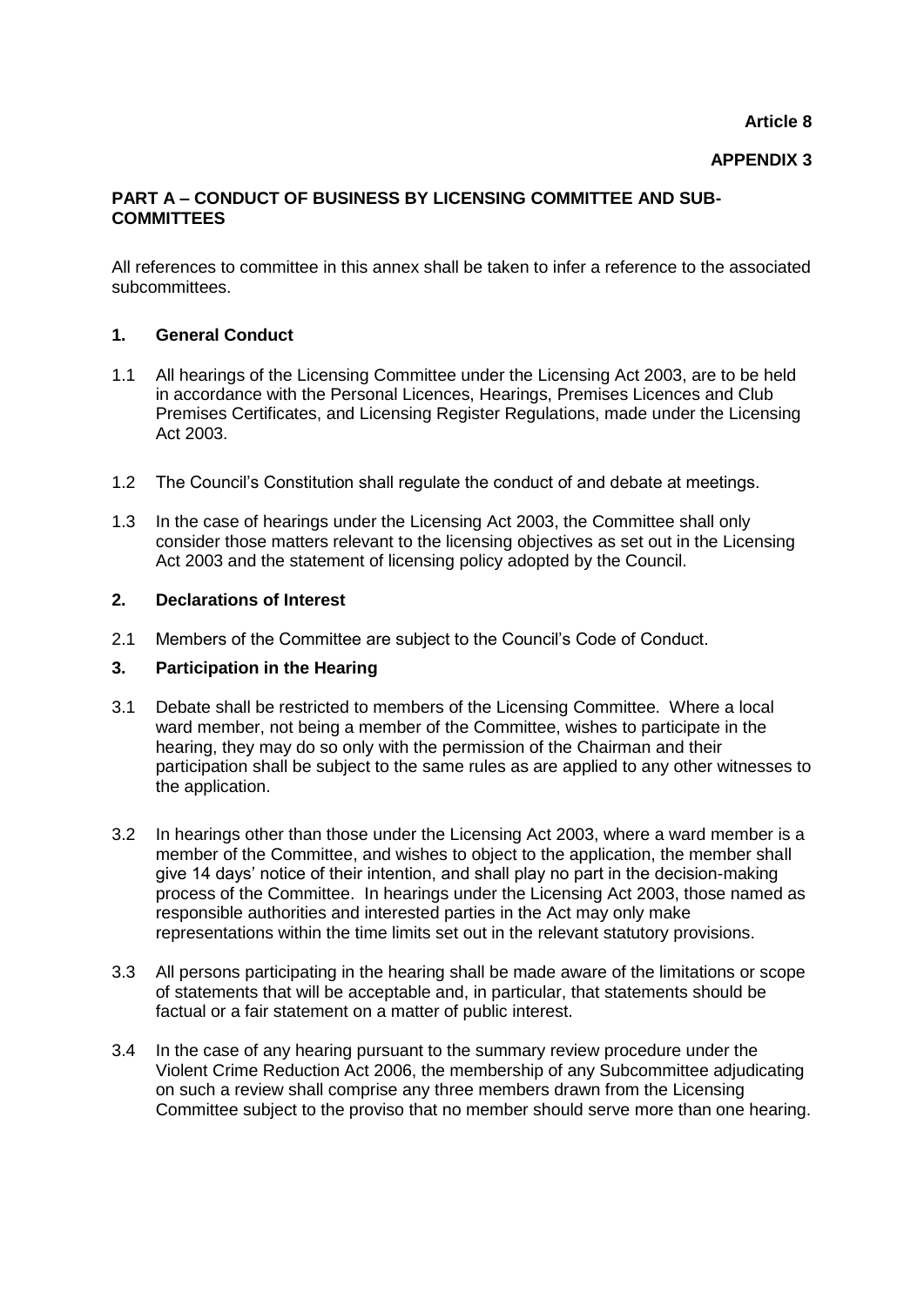## **4. Attendance of the Public**

4.1 The Council's Constitution and relevant statutory provisions relating to the admission or exclusion of the public shall apply to all meetings of the Licensing Committee.

### **5. Natural Justice**

5.1 There are two elements to natural justice:

### **(a) Fairness**

- (i) All persons affected by the decision or in the case of matters associated with the Licensing Act 2003, those named as responsible authorities and interested parties in the Act, will be allowed a hearing before a decision is made.
- (ii) Only objectors who can show clearly that they are affected by a decision shall be afforded the right to be heard or, in the case of hearings under the Licensing Act 2003, only those named in the Act as responsible authorities or interested parties.
- (iii) All information shall be made available, where possible in advance, to the applicant and the Committee.
- (iv) All members of the Committee shall be present throughout the hearing of a particular application. Where a member arrives late or leaves during a hearing of a particular application, that member shall play no part in the decision-making process. Where an application is adjourned it shall be continued by the same members only, and no others.
- (v) The Committee shall have discretion in respect of 'late' objections. Such objections shall be clearly marked on the agenda as such and the Committee shall decide on their acceptability. The applicant shall be advised of any late objections. In the case of representations made in relation to the Licensing Act 2003 applications, these shall only be accepted in accordance with the relevant statutory provisions.

## **(b) Prevention of Bias**

- (i) The rules on the declarations of interest shall be firmly applied.
- (ii) If the Committee moves into private session to consider its decision, it shall be accompanied only by its advising officers, none of whom shall have taken a substantive part in the hearing, and shall play no substantive part in the decisionmaking process.

## **6. General Procedures for Hearings**

- 6.1 The following procedural requirements shall be followed at all times:
	- (a) There shall be no recommendation from officers on the agenda;
	- (b) The Committee shall be supplied with copies of all relevant documentation and the process and order of procedure shall be as follows: